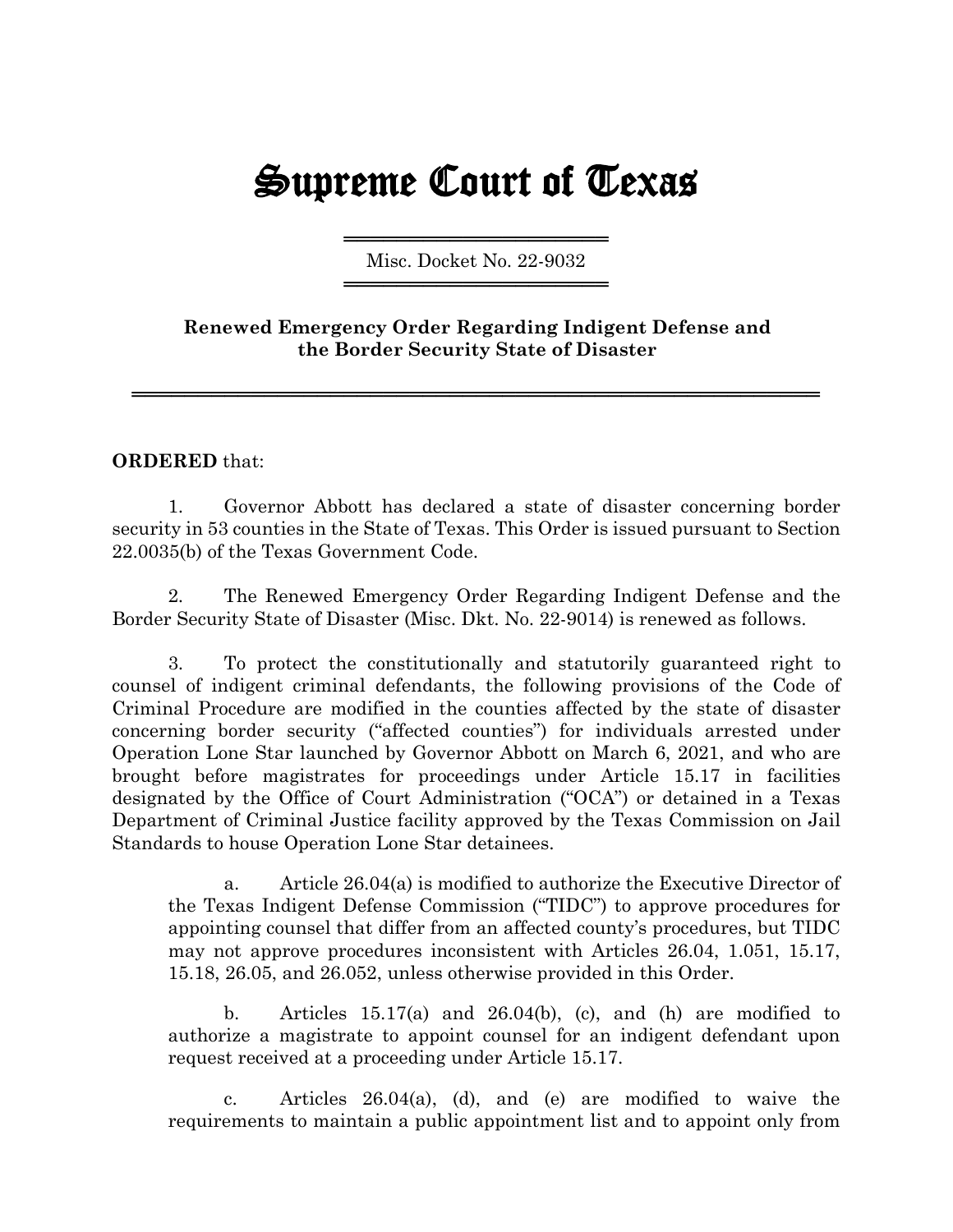that list if an alternative appointment list is established by TIDC or its designee, and appointments may be made to attorneys from an appointment list established by TIDC or its designee.

d. Articles  $26.04(g)$  and (h) are modified to authorize TIDC to approve and establish an alternative program for appointing counsel.

e. Article 26.04(i) is modified to authorize the appointment of an attorney from any Texas county to represent a felony defendant.

f. Article 26.04(k) is modified to authorize TIDC or its designee to remove any attorney from consideration for an appointment for any reason.

g. Article 26.044 is modified to authorize TIDC as an additional entity permitted to designate an existing governmental entity or nonprofit corporation operating as a public defender's office to provide counsel.

h. Article 26.047 is modified to authorize TIDC as an additional entity permitted to appoint an existing governmental entity, nonprofit corporation, or bar association operating as a managed assigned counsel program to appoint counsel.

i. Should the costs for compensation of court-appointed counsel, investigators, defense interpreters, or experts be paid or reimbursed by the state, Article 26.05 is modified to authorize TIDC to adopt a fee schedule that differs from an affected county's schedule, to authorize TIDC or its designee to approve payments, and to remove any attorney from consideration who is shown to have submitted a claim for legal services not performed by the attorney, and to authorize OCA or TIDC or its designee to make payments.

4. OCA must post in a prominent place on its website the designated facilities in which this Order applies.

5. This Order is effective immediately and expires on June 1, 2022, unless extended by the Chief Justice of the Supreme Court. The affected counties should move swiftly to modify, consistent with this Order and TIDC guidance, any procedures necessary to provide for indigent defense in response to Operation Lone Star. An affected county may request to be exempted from this Order before it expires.

- 6. The Clerk of the Supreme Court is directed to:
	- a. post a copy of this Order on www.txcourts.gov;
	- b. file a copy of this Order with the Secretary of State; and